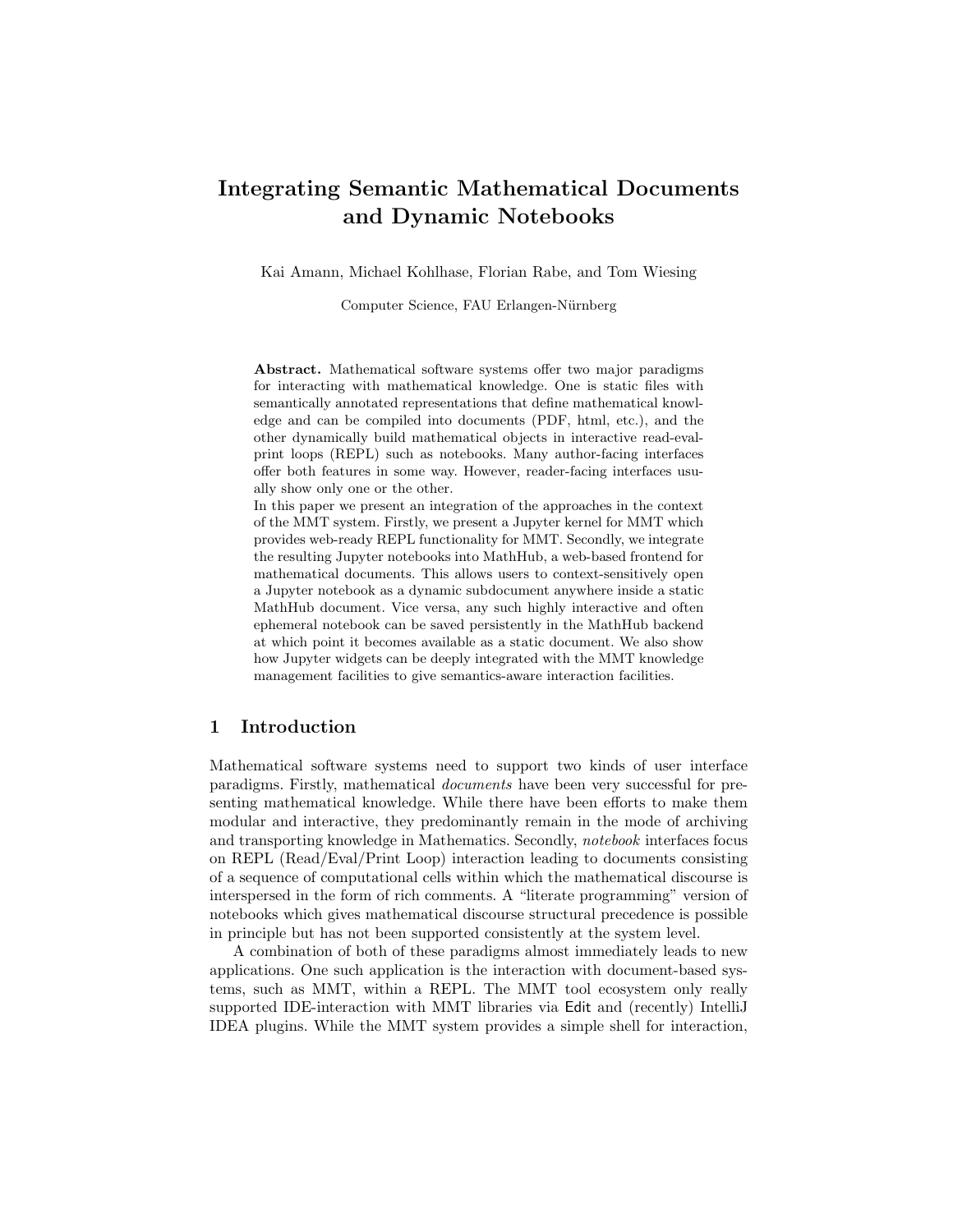this was only used for configuration and setup of the MMT process. We anticipate that the REPL-like interaction will feel more natural for users of interactive theorem provers and computer algebra systems.

Goals and Challenges Static documents do not allow for interactivity, and notebook approaches require significant programming knowledge to use. Our goal is to overcome these restrictions to enable domain experts to created interactive documents declaratively. This leads us to two challenges

- i) How can we combine the notebook and document paradigms?
- $ii)$  How can we support flexible interactions without forcing authors to program?

Traditionally, flexible interactions in (web) documents are handled by applets, small, document-embedded programs providing specialized functionality. Modern notebook systems such as Jupyter, which we introduce in more detail below, provide the concept of widgets which provide applet-like functionality, but their combination into interactions still requires non-trivial programming.

Contribution We present an integration of Jupyter Notebooks into the MathHub platform for hosting semantic, active documents. MathHub offers versioned persistent storage for semantically enhanced mathematical documents and knowledge representations. These are unified into the OMDoc/MMT format and loaded into a cross-document-format mathematical knowledge space managed by the MMT system (written in Scala). MathHub is a web frontend for showing OM-Doc/MMT content as (largely static) mathematical documents. Jupyter offers a uniform interface to various computation facilities in the form of a read-evalprint loop (REPL), which can be seen as dynamic, ephemeral documents. The system consists of a general, feature-rich browser-based REPL interface that communicates to a system-specific backend, called a Jupyter kernel that supplies the computational capabilities. Such a kernel either connects the native system REPL via a generic Python kernel or uses language-specific network libraries.

Generally, the integration of MathHub and Jupyter consists of two challenges:

i) the integration of the document paradigms and user interfaces and ii) the integration of the knowledge management and computation services.

The latter requires defining the semantics of the mathematical knowledge maintained in the user interfaces, and both Jupyter and MathHub are parametric in this semantics. In Jupyter, a separate kernel must be provided for each concrete language. In particular there are separate kernels for all computation systems used in OpenDreamKit. In MathHub, the determination of the semantics is delegated to the MMT system. This paper describes progress in both integration challenges.

Overview In Section [2,](#page-2-0) for the integration of services, we present an MMT kernel for Jupyter. This not only makes the MMT functionality available at the Jupyter level, but also deeply integrates Jupyter widgets with the MMT Scala level. Widgets are a key Jupyter feature that reaches far beyond the standard REPL interaction. For instance, the Jupyter community has developed a large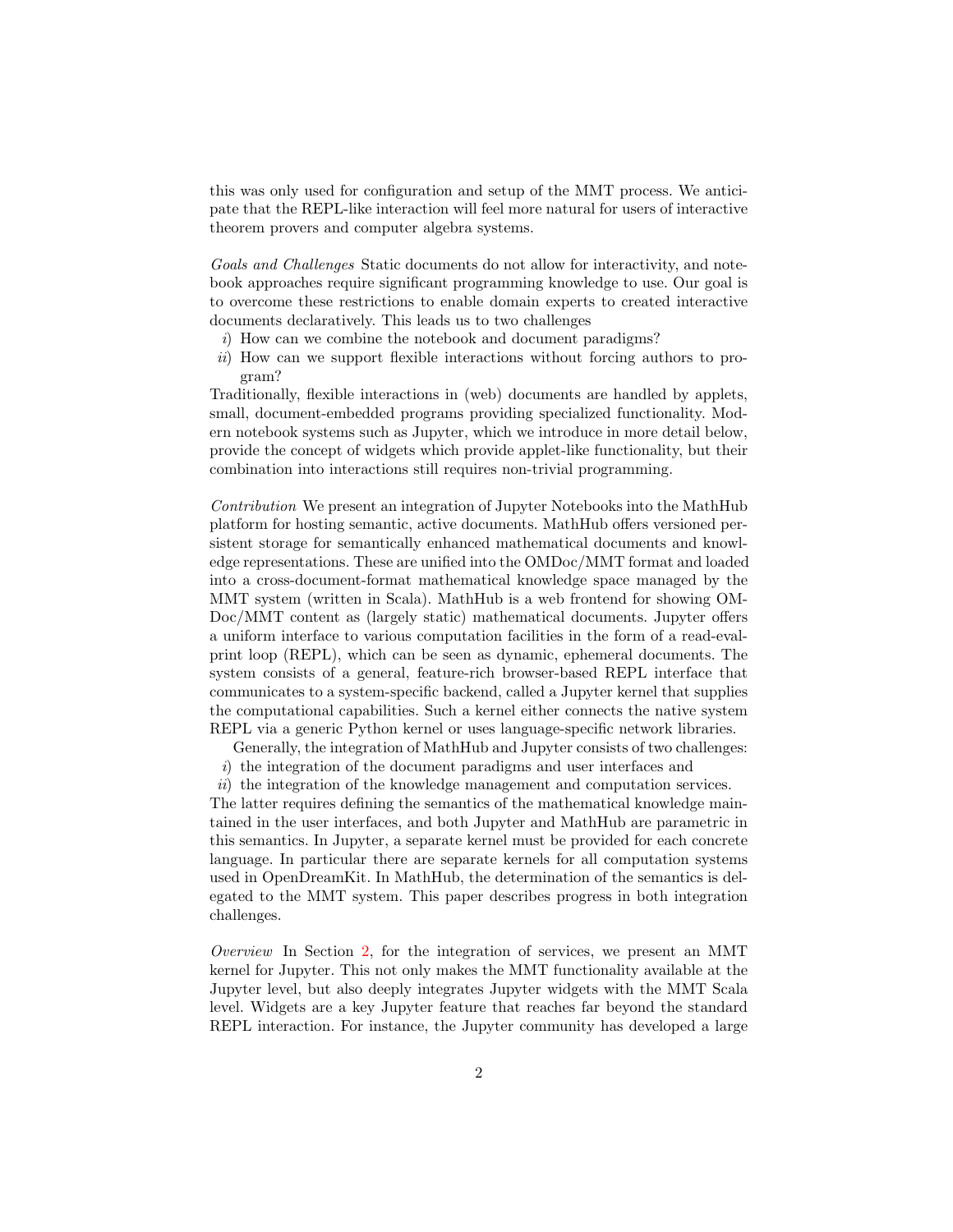array of widgets for interactive 2D and 3D visualization of data in the form of charts, maps, tables, etc.

In Section [3,](#page-9-0) for the integration of document paradigms, we first show how to extend MathHub with a Jupyter server that allows viewing notebooks stored in MathHub. Then we present a MathHub feature that allows using interactive, ephemeral Jupyter Notebooks as subdocuments of static mathematical documents, e.g., HTML pages generated from scientific articles.

In Section [4,](#page-11-0) we present two case studies that evaluate our results: in-document computing facilities in active documents and a knowledge-based specification dialog for modeling and simulation. Section [5](#page-13-0) concludes the paper.

Acknowledgements We acknowledge financial support from the OpenDreamKit Horizon 2020 European Research Infrastructures project  $(\text{\#676541}).$  The authors gratefully acknowledge the support of the Jupyter team and in particular the advice of Benjamin Ragan-Kelly. The MoSIS system was developed in collaboration with Theresa Pollinger [\[PKK18\]](#page-15-0).

# <span id="page-2-0"></span>2 Jupyter Notebooks for MMT

Jupyter notebooks consist of a sequence of cells; each of which contains either rich text or code that can be evaluated. The Jupyter user interface is implemented using TypeScript in the browser. The backend is implemented in Python and delegates the programming-language specific features to so-called kernels via a networking protocol. Each kernel works exactly like a REPL, that is to say they receive the user input of the code cells and produce output to be presented to the user. Additionally, kernels can implement custom interactions using widgets, consisting of re-usable user interface components that communicate directly with the kernel. Kernels for a specific programming language are typically implemented in that programming language, to ease implementation and make use of existing tool support. For details we refer the reader to [\[JD\]](#page-15-1).

We designed and implemented a Jupyter kernel for MMT. The source code is available at [\[MMTJup17\]](#page-15-2). We describe the requirements of an MMT REPL in Section [2.1,](#page-2-1) its interface in Section [2.2,](#page-3-0) the implementation in Section [2.3](#page-5-0) and our conversion between MMT data structures and notebook in Section [2.4.](#page-6-0) In Section [2.5,](#page-7-0) we describe and discuss our implementation of widgets within our kernel.

#### <span id="page-2-1"></span>2.1 A REPL for MMT

MMT differs from typical computational engines in Jupyter in that it does not only (and not even primarily) perform computation but also handles symbolic expressions with uninterpreted function symbols whose semantics is described by logical axioms. Another important difference is how MMT handles context and background knowledge. Kernels for (mathematics-oriented or general purpose) programming languages, as typical in Jupyter, build and maintain a dynamic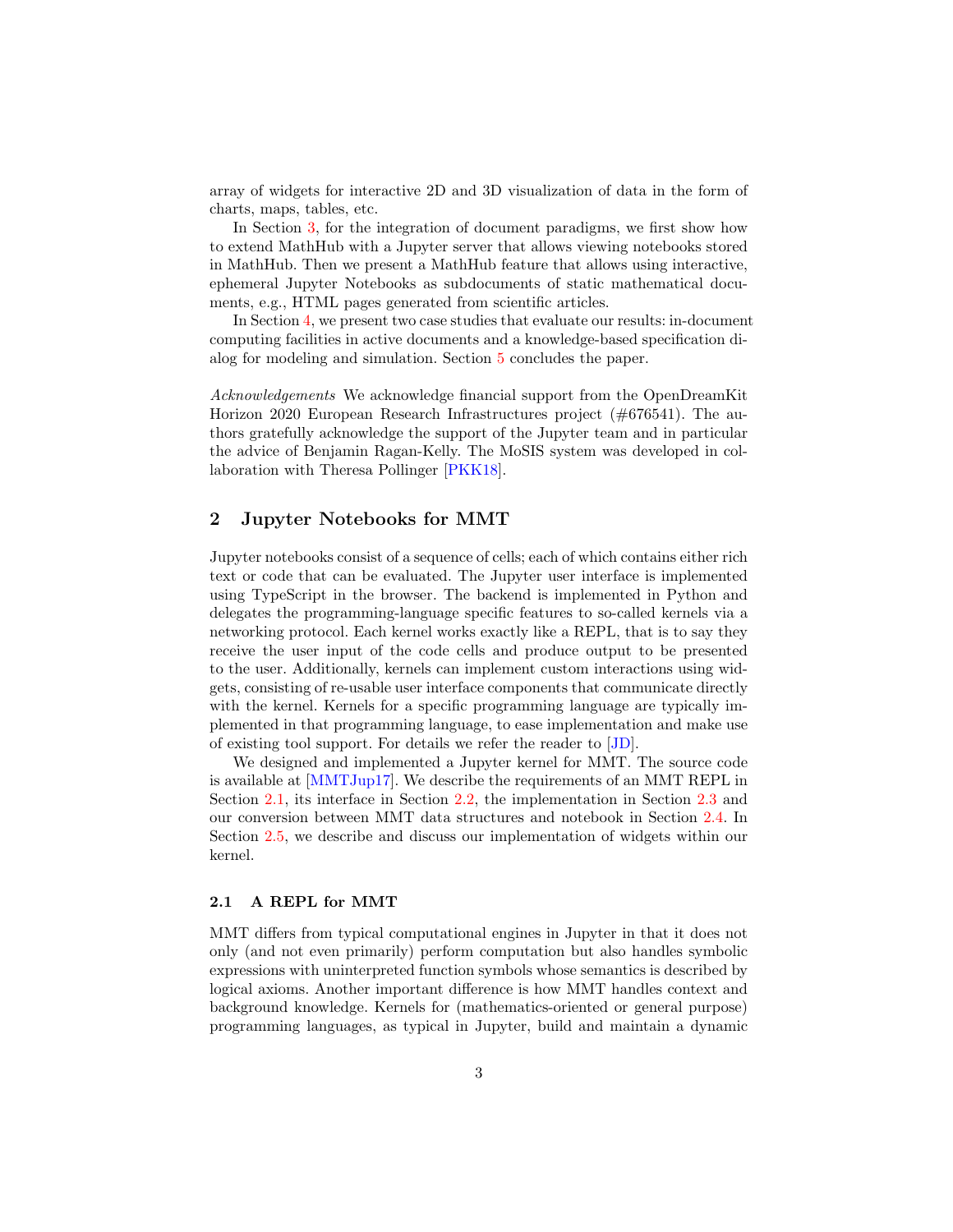context of declarations with imperative assignment and stack-oriented shadowing and rely on a fixed — often object-oriented — background library of computational functionality. MMT, on the other hand, uses graphs of inter-connected theories to represent a multitude of possible contexts and background libraries to move knowledge between contexts. To adequately handle these subtleties, we systematically specified a new interface for Jupyter-style interactions with MMT.

Example MMT uses theory graphs to model mathematical knowledge (see Figure [1\)](#page-3-1). This theory graph shows two kinds of inheritance mechanisms in MMT: commutative groups (theory CGrp) include monoids (Monoid), inheriting all Monoid objects (the universe U, the operationop, and the unit element e) and the unit axiom unit. Rings are formed by combining a (multiplicative) monoid with an



<span id="page-3-1"></span>Fig. 1. Rings in MMT

(additive) commutative group. Inclusion roughly corresponds to class inheritance in object-oriented programming, while MMT structures duplicate material. Here the operation op from Monoid forms both addition  $(+) = \mathsf{add}/\mathsf{op})$  and multiplication ( $* = \frac{mul}{op}$ ) in a ring and the Monoid unit becomes both zero (add/e) and the one elements (mul/e) of the ring.

The MMT system is usually used to answer queries such as computing particular, inherited ring axioms:  $x+0=x$  and  $x*1=x$  or determining the theorems and axioms of (i.e. inherited into) a theory.

#### <span id="page-3-0"></span>2.2 Interface and Sessions

On top of the notebook abstraction, Jupyter interactions are managed in sessions: every browser page opening a notebook creates a new session.

MMT already has an abstraction that can closely model a notebook, called a document. In MMT terms, a document is a narrative construct that contains a sequence of declarations. For details, see the MMT documentation at [\[MMT\]](#page-15-3). Each input within the Jupyter session can be represented as a single declaration within the corresponding document; see Section [2.4](#page-6-0) for further applications of this mapping.

Thus it makes sense to represent each session as an ephemeral MMT document. We call an MMT document ephemeral, iff it is (at least initially; it can be serialized and saved) created only in memory in the MMT process; apart from this, it behaves like any other MMT document. This gives each session a unique MMT URI, which in turn allows full referencing of all document components. All commands executed within a session manipulate the associated document, most importantly by interactively creating new theories and then calling MMT algorithms on them. The latter include but are not limited to computation.

Input The possible inputs accepted by the MMT kernel come in three groups.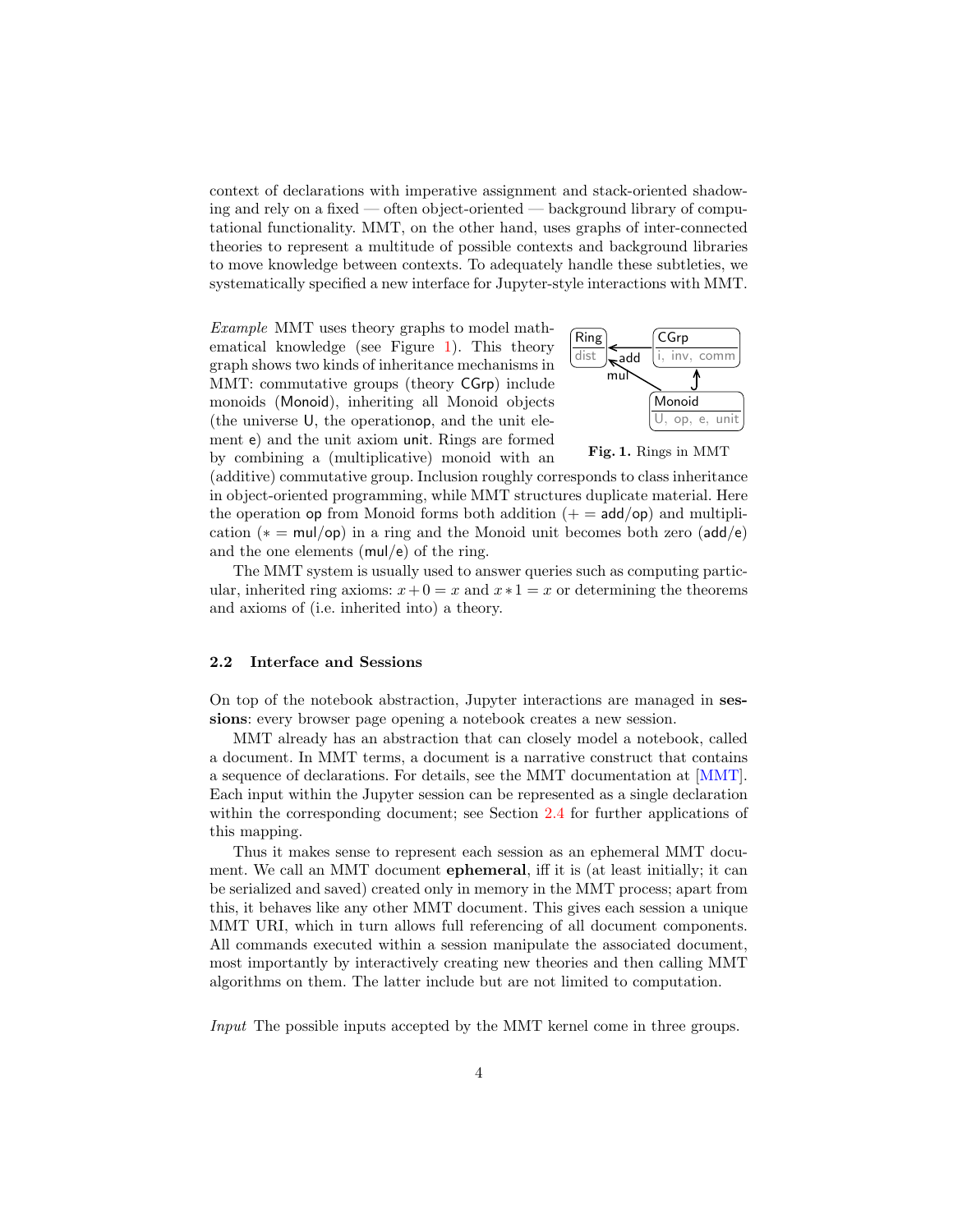- 1. Global management commands allow displaying and deleting all current sessions. In practice, these commands are typically not available to common users, which should only have access to their own session.
- 2. Local management commands allow starting, quitting, and restarting the current session. These are the main commands issued by the frontend in response to user action.
- 3. Content commands are the mathematically meaningful commands and described below.

The content commands are again divided into three groups:

- 1. Write-commands send new content to the MMT backend to build the current MMT document step by step. The backend maintains one implicit, ephemeral MMT document for each session, and any write command changes that document.
- 2. Read-commands retrieve information from the backend without changing the session's document. These include lookups (both in the session document and in any other accessible document) or computations.
- 3. Interactive-commands that create a new user interface component allowing the user to interactively read and write MMT content. In the Jupyter system these are implemented as widgets which extend the REPL-paradigm; see Section [2.5.](#page-7-0)

A write-command typically consists of a single MMT declaration roughly corresponding to a line in a typical MMT source file. However, the nesting of declarations is very important in MMT. This is in contrast to many programming language kernels where nesting is often optional, e.g., to define new functions or classes; for many current kernels, it makes sense to simplify the implementation by requiring that the entire top-level command, including any nesting, be contained in a single cell.

In our MMT kernel, all declarations that may contain nested declarations (most importantly all MMT documents and theories) are split into parts as follows: the header, the list of nested declarations, and a special end-of-nesting marker. Each of these is communicated in a separate write-command. The semantics of MMT is carefully designed in such a way that  $i)$  any local scope arising from nesting has a unique URI, and  $ii)$  if a well-formed MMT document is built incrementally by appending individual declarations to a currently open local scope, any intermediate document is also well-formed. This is critical to make our implementation feasible: the MMT kernel maintains the current document as well as the URI of the current scope; any write-command affects the current scope, possibly closing it or creating new subscopes. This ensures that all nested declarations are parsed and interpreted in the right scope.

For example, the sequence of commands on the left of Figure [2](#page-5-1) builds two nested theories, where the inner one refers to the type a declared in the outer one. The right-hand side of Figure [2](#page-5-1) shows the equivalent MMT surface syntax on the right. Semantically, there is no difference between entering the left-hand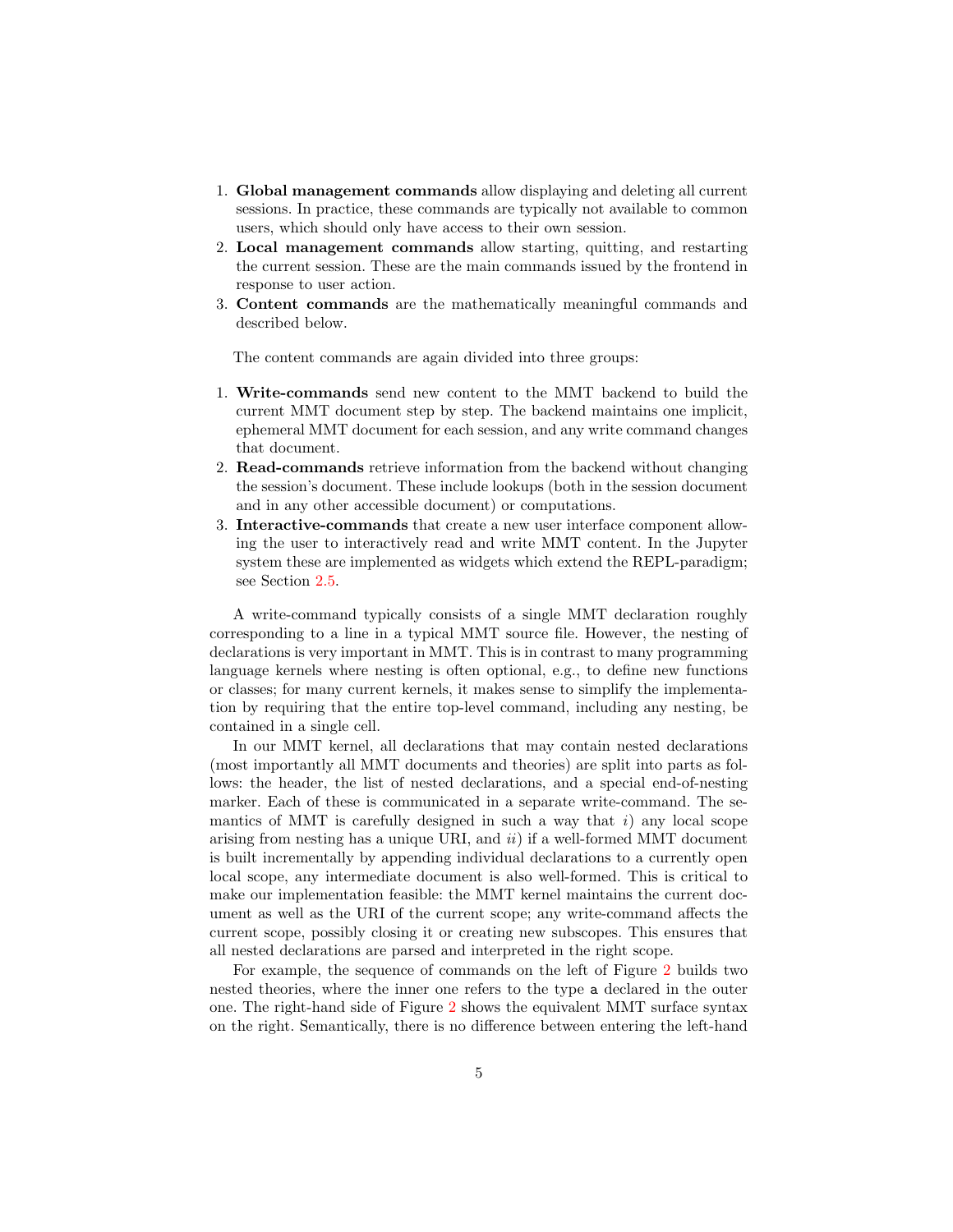

<span id="page-5-1"></span>Fig. 2. Content Commands for Building Theory Graphs

side interactively via our new kernel or processing the write commands on the right with the standard MMT parser.

An additional special write-command is eval T. It interprets T in the current scope, infers its type A, computes its value V, and then adds the declaration resI:A=V to the current theory, where I is a running counter of unnamed declarations. This corresponds most closely to the REPL functionality in typical Jupyter kernels.

While write-commands correspond closely to the available types of MMT declarations, the set of read-commands is extensible. For example, the commands get U where U is any MMT URI returns the MMT declaration of that URI.

Output The kernel returns the following kinds of return messages:

- 1. Admin messages are strings returned in response to session management commands.
- 2. New-element messages return the declaration that was added by a writecommand.
- 3. Existing-element messages return the declaration that was retrieved by a get command.

Like read-commands, the set of output messages is extensible. The newelement and existing-element messages initially return the declaration in MMT's abstract syntax. A post-processing layer specific to Jupyter renders them in HTML5+MathML (presentation). That way, the core kernel functionality can be reused easily in frontends other than Jupyter.

#### <span id="page-5-0"></span>2.3 Implementation

Generally, Jupyter emphasizes protocols that specify the communication between frontend and backend.

Executing the user commands requires a strong integration with the MMT system, which is implemented in Scala. Even though a Jupyter Scala kernel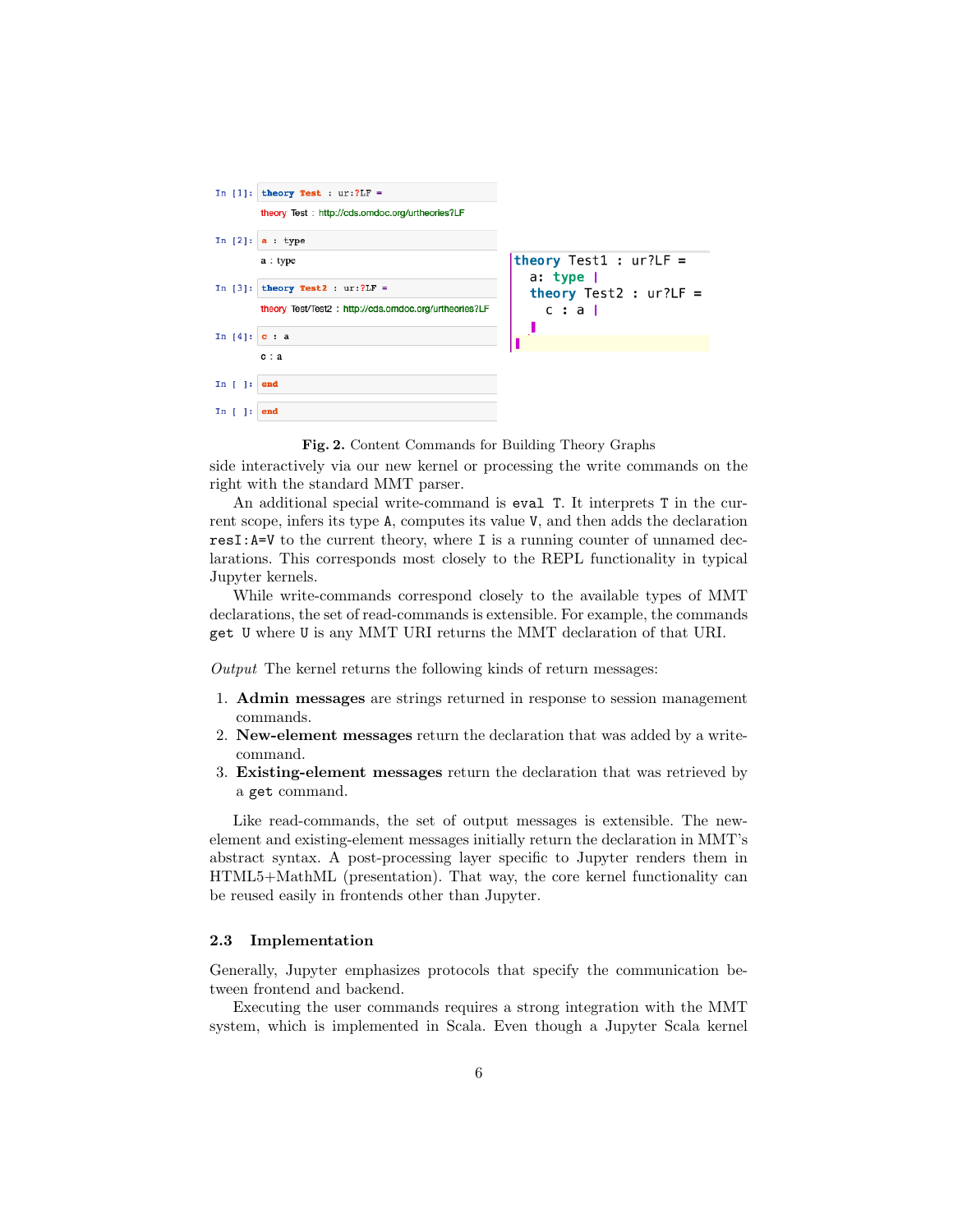exists, we implement the MMT kernel on top of the Jupyter Python kernel infrastructure which is by far the best developed one. We implement all Jupyterspecific functionality, especially the communication and management, in Python, while all mathematically relevant logic is handled in Scala.

Our implementation consists of three layers. The top layer (depicted on the left of Figure [3\)](#page-7-1) is a Python module that implements the abstract class for Jupyter kernels. The bottom layer is a Scala class adding a general-purpose REPL to MMT that handles all the logic of MMT documents. This can be reused easily in other frontends e.g., the IntelliJ IDE plugin for MMT. User commands are entered in the front-end and sent to the top layer, which forwards all requests to the bottom layer and all responses from the bottom layer to the client. The communication between the top and bottom layer is handled by a middle layer which bridges between Python and MMT, formats results in HTML5, and adds interactive functionality via widgets.

This bridging of programming languages is a generally difficult problem. We chose to make use of the Py4J library [\[P4J\]](#page-15-4), a Python-JVM bridge that allows seamless interaction between Python and any JVM-based language (such as Scala). Thus, our Python kernel can call MMT code directly. Valuable Py4j features include callbacks from MMT to Python, shared memory (by treating pointers to JVM objects as Python values), and synchronized garbage collection. That allows our kernel to directly and easily benefit from future improvements to the MMT backend, without needing to duplicate these improvements in kernelspecific code.

As Py4J works at the Java/JVM level, we provide a Python module that performs the bureaucracy of matching up advanced Python and Scala features. This is distributed along with the Jupyter Kernel.

#### <span id="page-6-0"></span>2.4 Converting between Jupyter Notebooks and MMT Documents

Recall that we were to closely model each notebook as an MMT document. To integrate Jupyter notebooks and MMT documents, we make use of two fortunate design properties:

Firstly, the Jupyter notebook format is well-documented [\[JND\]](#page-15-5). We implemented an OMDoc/NB API in MMT that can extract the MMT content of a notebook and generate a notebook pre-filled with some MMT content.

Secondly, MMT abstracts from the file formats for MMT documents  $-$  e.g. MMT's native surface syntax,  $\langle T_F X \rangle$ , or prover libraries – and maintains a crossformat document space of any document that can be converted into OMDoc. The OMDoc/NB API to adds Jupyter notebooks into this. Thus, we can support the following workflow:

- 1. MMT content is written in any format and available as OMDoc.
- 2. A new interactive notebook is written, using some of that content.
- 3. The notebook is stored as a file and MMT extracts the relevant content as OMDoc.
- 4. Any other MMT document (including other notebooks) can now use this content.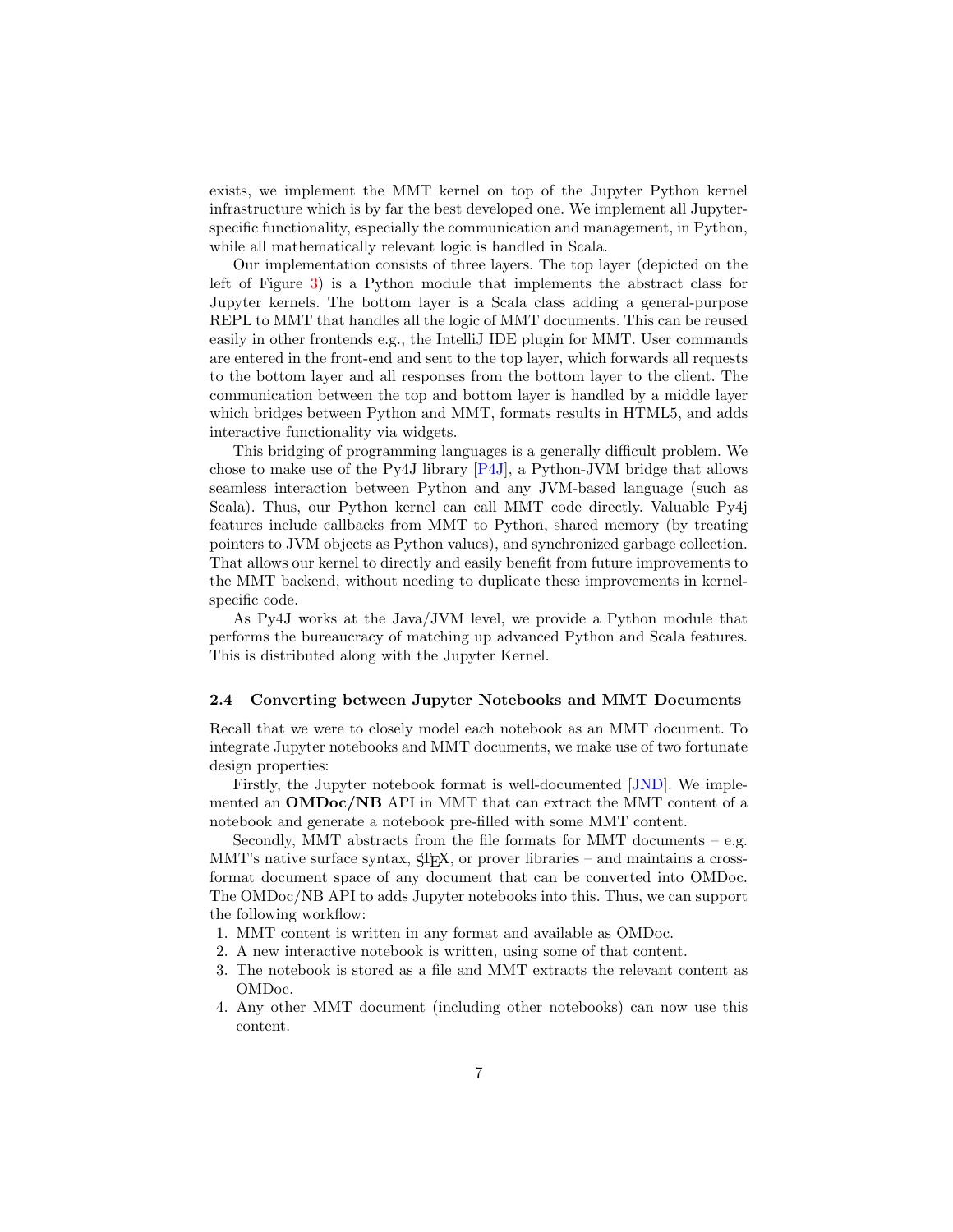#### <span id="page-7-0"></span>2.5 Graphical User Interfaces via Jupyter Widgets

Jupyter widgets are interactive GUI components (e.g., input fields, sliders, etc.) that allow Jupyter kernels to provide graphical interfaces. While the concept is general, it is most commonly used to refer to the Python-based widget library developed for the Python kernel. A widget encapsulates state that is maintained in an instance of a Python class on the server and displayed via a corresponding Javascript/HTML component on the client. A major advantage of our kernel design is that we can reuse these widgets directly in Scala using PY4J (in the top layer)

As our kernel's intelligence is maintained in MMT and thus Scala, we had to write some middle layer code to allow our kernel to create widgets. This code uses Py4J to expose the widget-management functionality of the top layer to the lower layers. This is done via a class of callback functions  $C$  that are passed along when the former calls the latter.



<span id="page-7-1"></span>Fig. 3. Architecture diagram. Steps that simply forward data from one layer to the next are not shown explicitly.

Figure [3](#page-7-1) shows the details of the communication. The upper part shows the simplest (widget-less) case: MMT content is entered in the frontend and forwarded to the bottom layer, and the response is forwarded in the opposite direction.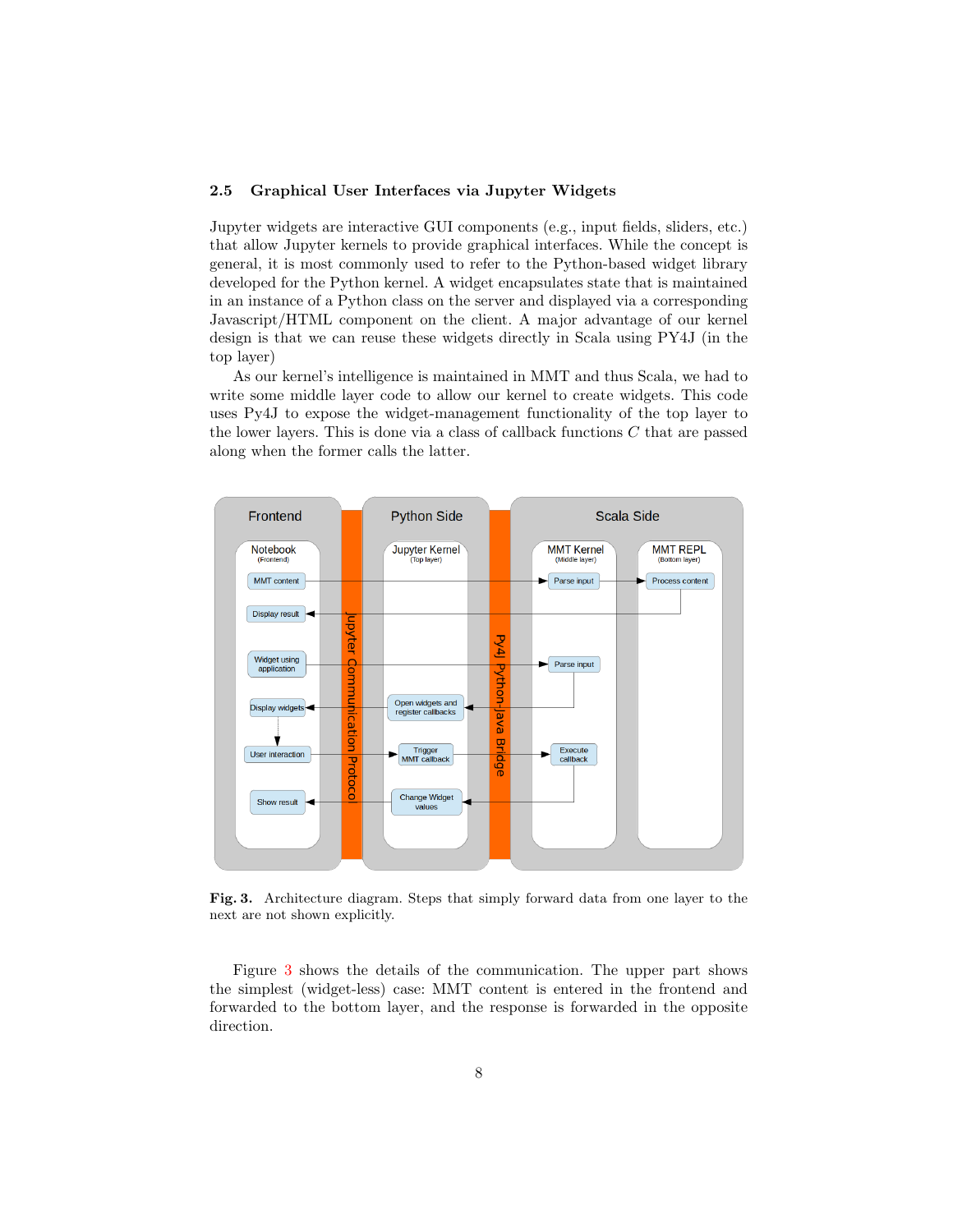The lower part shows a more complex widget-based interaction. First of all, we add special management commands that are not passed on to the GUIagnostic bottom layer. Instead, they are identified by the middle layer, which responds by delegating to a GUI application. This application then builds its graphical interface by calling the callbacks passed along by the top layer. This results in a widget object in Python that is returned to the top layer and then forwarded to the frontend.

As usual, GUI components may themselves carry callback functions for handling events that are triggered by user interaction with the GUI in the frontend. While conceptually straightforward, this leads to an unusually deep nesting of cross-programming language callbacks. When creating a widget, the Scala-based GUI application may pass Scala callbacks whose implementation makes use of the callbacks provided by the top layer. Thus, a user interaction triggers an MMT callback in the Python top layer, which is executed on the Scala side via Py4J, which in turn may call the Python callbacks exposed via Py4J.

Example: In-Document Computation We present an example of a GUI application inside of a notebook. We will later use this widget for active in-document computation. Figure [4](#page-8-0) presents a simple example.

This notebook first defines a new theory (in In[1]), called AdditionExample. This theory makes use of the MMT implementation of real number arithmetics.

Our widget is then triggered in In[2] by the special command active computation. It takes two parameters, a



<span id="page-8-0"></span>Fig. 4. An Active Computation widget in a Notebook via Jupyter/MMT Widgets

list of variables (here a and b) and a term (here  $a + b$ ).

These parameters are sent to the middle layer of our MMT kernel (see again Figure [3\)](#page-7-1). This Scala code then parses the parameters (using the bottom layer), and instructs the middle layer to create a label and a text field for each variable. Furthermore, it also instructs the python code to create a button labeled Simplify and registers a callback inside the Scala code to be executed when the button is pressed. The labels, input fields and the button being used here are standard Jupyter widgets.

In our case the user has already entered some terms, 1.2 for  $a$  and 2.3 for  $b$ , and already clicked the Simplify button. This triggered the previously registered callback in the middle layer. The function first used the bottom layer to parse the terms inside the input fields. It then substituted the results into the original term  $a + b$ . The result of this substitution (in this case  $1.2 + 2.3$ ) was then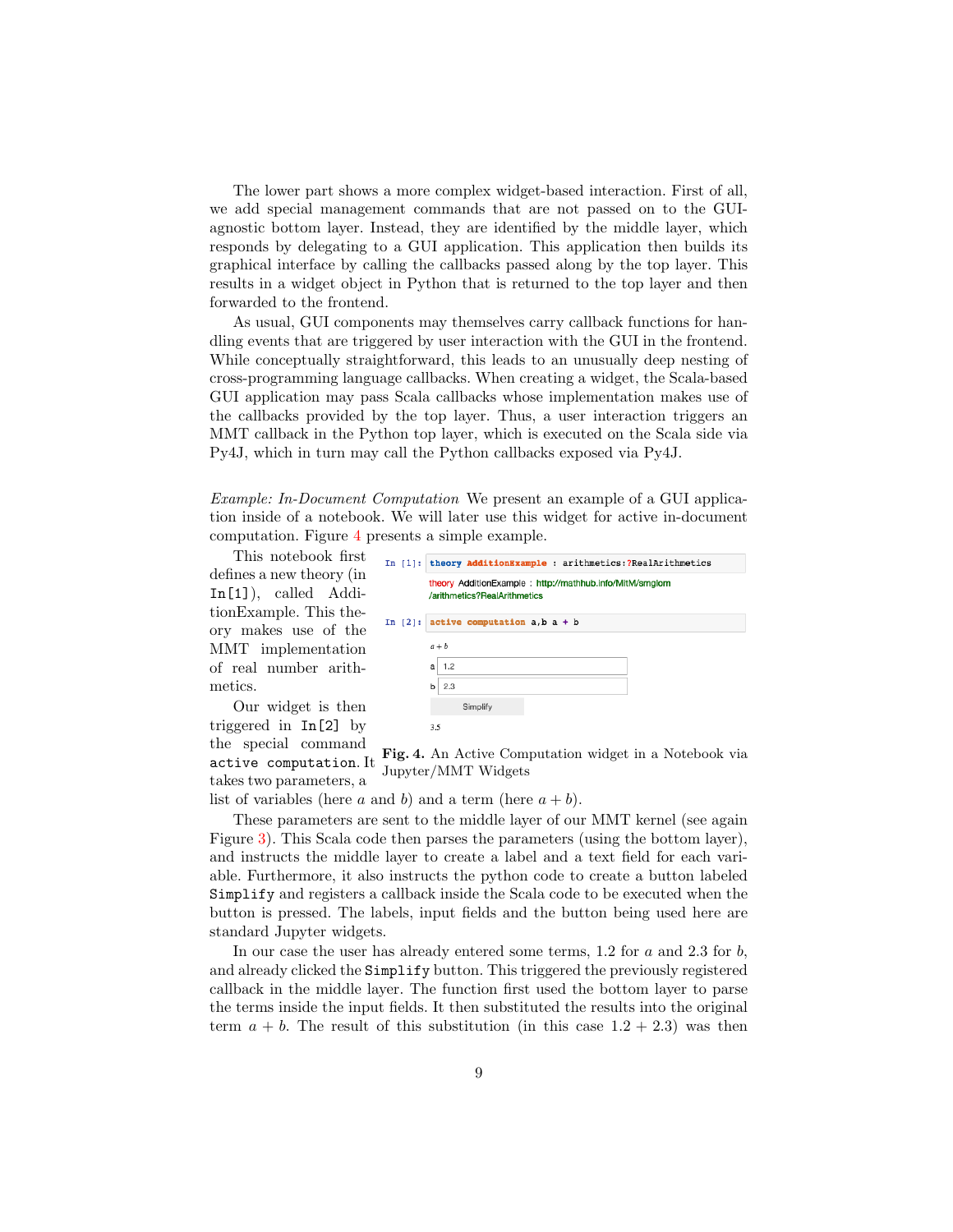simplified (again using bottom layer code). This resulted in the final output of 3.5.

The important take-away here is not the difficulty of the computation<sup>[1](#page-9-1)</sup>; it is the seamless integration between the frontend, top, middle and bottom layer code. This example demonstrates that our design makes it very easy to build and deploy simple GUI applications for  $MMT$  — we still have the full power of Jupyter widgets at our fingertips.

# <span id="page-9-0"></span>3 Jupyter Notebooks in MathHub

We now discuss the integration of Jupyter Notebooks into the MathHub system.

#### 3.1 Overview

The Jupyter-extended MathHub system consists of four components:

- 1. A GitLab repository hosting server <https://gl.mathhub.info> that provides persistent storage of documents in any format, including their OMDoc representation.
- 2. A Jupyter Notebook server <https://jupyter.mathhub.info> provides webbased IDE for editing interactive documents
- 3. An MMT instance which uses the OMDoc representations to provides the shared knowledge space and provides a high-level API for  $it^2$  $it^2$ .
- 4. The MathHub frontend <https://mathhub.info> that serves as the main entry point and delegates some subtasks to the former. We have extended MathHub front-end with a new document type presenter for notebooks that gives access to the source, context, statistics, and metadata of notebooks, and provides a "preview" and "interact inline" views.

The Jupyter server is an out of the box installation of Jupyter except for additionally supporting our new MMT kernel and a small plugin enabling smoother opening of notebooks via a URL. Consequently, the integration between the Jupyter and the MathHub frontends is shallow: MathHub opens Jupyter Notebooks in separate tabs or iframes using URLs served by Jupyter.

<span id="page-9-1"></span><sup>&</sup>lt;sup>1</sup> In our current implementation we compute using MMT, which models it of using term simplification. However in principle it is possible to use any kind of computation engine here. We want to integrate the active computation widget with our work on the Math-In-The-Middle paradigm (such as in [\[D6.518\]](#page-15-6)) which would be ideally suited for further applications.

<span id="page-9-2"></span> $^{\rm 2}$  Technically, each kernel has a separate MMT instance in addition to the primary one. Except for the ephemeral document representing each Notebook, these are identical to the main instance. These exist only to isolate different users from one another, and prevent scenarios where they could unintentionally break each others notebook sessions.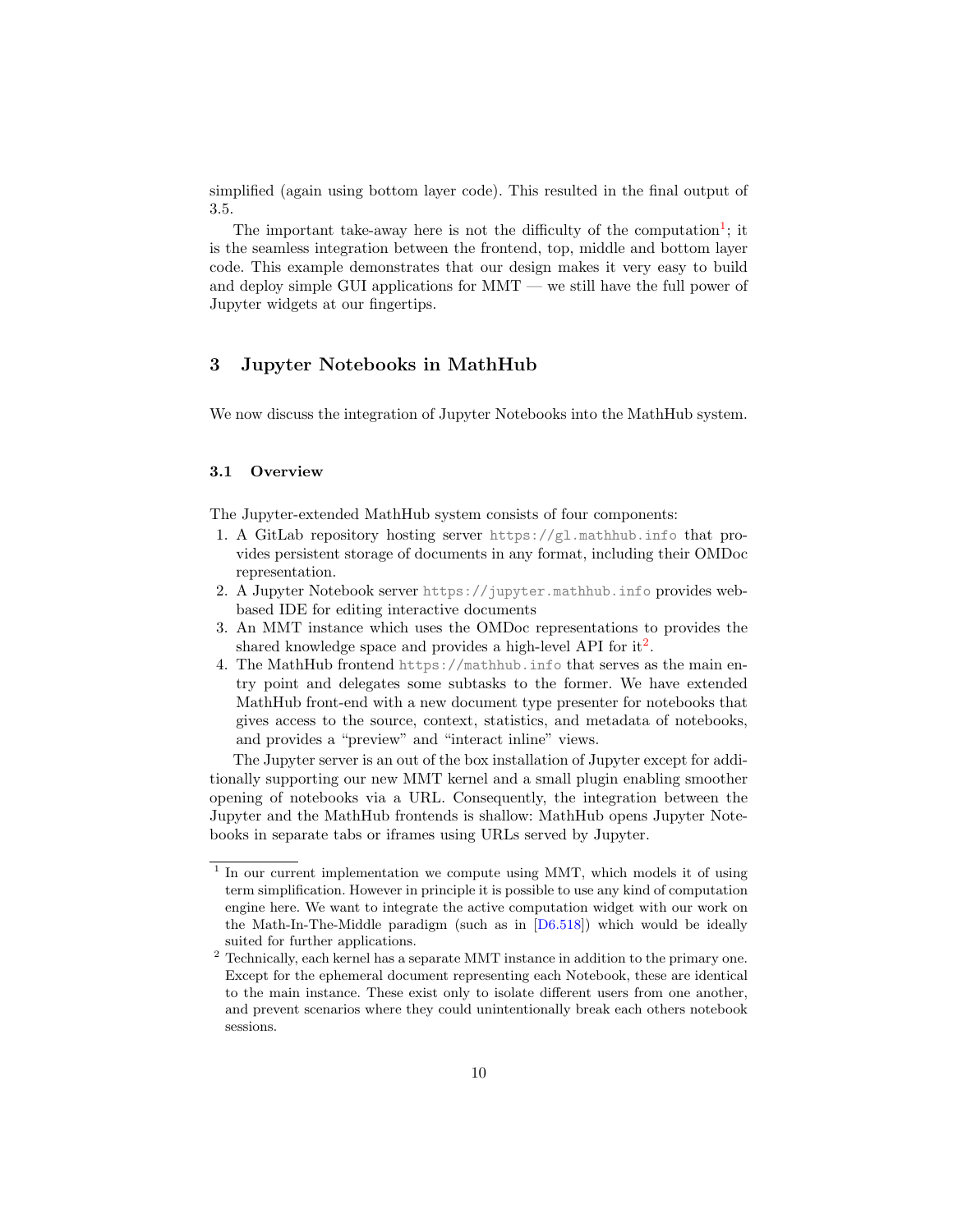### 3.2 Notebooks as Parts of Semantic Documents

To interact dynamically with content in arbitrary MathHub documents, we can make use of the active computation widget presented in Section [2.5.](#page-7-0) For this purpose we implemented a new feature that creates a new ephemeral Jupyter Notebook and allows accessing it from the current document. Importantly, the new Notebook is pre-filled with an import of the current context.

#### **Mass-energy equivalence**

| The energy $\vec{E}$ is the quantitative property that must be<br>transferred to an object in order to perform work on, or<br>to heat the object. The mass $m$ is both a property of a<br>physical body and a measure of its resistance to<br>acceleration (a change in its state of motion) when a net<br>force is applied. | $\langle h2\rangle$ Mass-energy equivalence $\langle h2\rangle$<br>$\langle$ div data - theory="?MEC" ><br>$\langle p \rangle$ The energy<br>$\langle$ math data-declares="E"> $\langle$ mi>E $\langle$ /mi> $\langle$ /math><br>The speed of light in vacuum                                                                         |
|------------------------------------------------------------------------------------------------------------------------------------------------------------------------------------------------------------------------------------------------------------------------------------------------------------------------------|---------------------------------------------------------------------------------------------------------------------------------------------------------------------------------------------------------------------------------------------------------------------------------------------------------------------------------------|
| The speed of light in vacuum, commonly denoted $c$ , is                                                                                                                                                                                                                                                                      | $\mathbf{m}$ at $\mathbf{d}$ data - declares = "c" > $\mathbf{m}$ > c $\mathbf{m}$ $\mathbf{m}$ > $\mathbf{m}$ $\mathbf{m}$ $\mathbf{m}$ $\mathbf{m}$ $\mathbf{m}$ $\mathbf{m}$ $\mathbf{m}$ $\mathbf{m}$ $\mathbf{m}$ $\mathbf{m}$ $\mathbf{m}$ $\mathbf{m}$ $\mathbf{m}$ $\mathbf{m}$ $\mathbf{m}$ $\mathbf{m}$<br>$\langle$ /p $>$ |
| a universal, physical constant inportant in many areas<br>of physics. Its exact value is 299,792,458 meters per                                                                                                                                                                                                              | $\langle p \rangle$ We can now define Einsteins formula as                                                                                                                                                                                                                                                                            |
| second (approximately $300,000$ km/s $(186,000$ mi/s)).                                                                                                                                                                                                                                                                      | $\zeta$ math data-declares="m,c">E=mc^2 $\zeta$ /math>. $\zeta$ /p><br>$\langle$ /div $\rangle$                                                                                                                                                                                                                                       |
| Combining these quantities we now can define                                                                                                                                                                                                                                                                                 |                                                                                                                                                                                                                                                                                                                                       |
| Einsteins formula as $E = mc^2$ .                                                                                                                                                                                                                                                                                            |                                                                                                                                                                                                                                                                                                                                       |

<span id="page-10-0"></span>

Figure [5](#page-10-0) shows a (simplified) scientific HTML document (on the left) and an extract of its source code (on the right). The document contains the equation  $E = mc^2$ . The user can use the context menu to trigger the notebook generation on this formula.

This scientific document is semantically annotated. Most notably, the formula that the user can interact with defines the variables that the user might want to interactively change using the data-declares attribute. Futhermore, the document contains a reference to an MMT context (using the data-theory attribute). This gives semantic meaning to the formula.

| <b>Mass-energy equival</b>                                                                                                         |                                                    |
|------------------------------------------------------------------------------------------------------------------------------------|----------------------------------------------------|
| The energy $E$ is the quantiti                                                                                                     | In [1]: theory MassEnerqyEquivalence               |
| transferred to an object in order<br>the object. The mass $m$ is both                                                              | theory MassEnergyEquivalence                       |
| and a measure of its resistance t<br>state of motion) when a net force                                                             | In [2]: include ?MEC                               |
| The speed of light in vacuum<br>universal, physical constant inpo<br>Its exact value is 299.79<br>(approximately 300,000 km/s (18) | include http://cds.omdoc.org/jupyter/baff5bea-5091 |
|                                                                                                                                    | In [3]: active computation m, c mc <sup>2</sup>    |
|                                                                                                                                    | (mc <sup>2</sup> )                                 |
| Combining these quantities w<br>formula as $E = mc^2$ .                                                                            | m                                                  |
|                                                                                                                                    | c                                                  |
|                                                                                                                                    | Simplify                                           |
|                                                                                                                                    | Click simplify to start                            |

<span id="page-10-1"></span>Fig. 6. The resulting Jupyter notebook/widget

ing appropriate URL parameters.

The context menu is generated using JavaScript that picks up on these annotations. Currently the author has to manually create the formula and context annotations, but we are working on a mechanism to automatically create it from the document context. The data is then sent to our Jupyter installation us-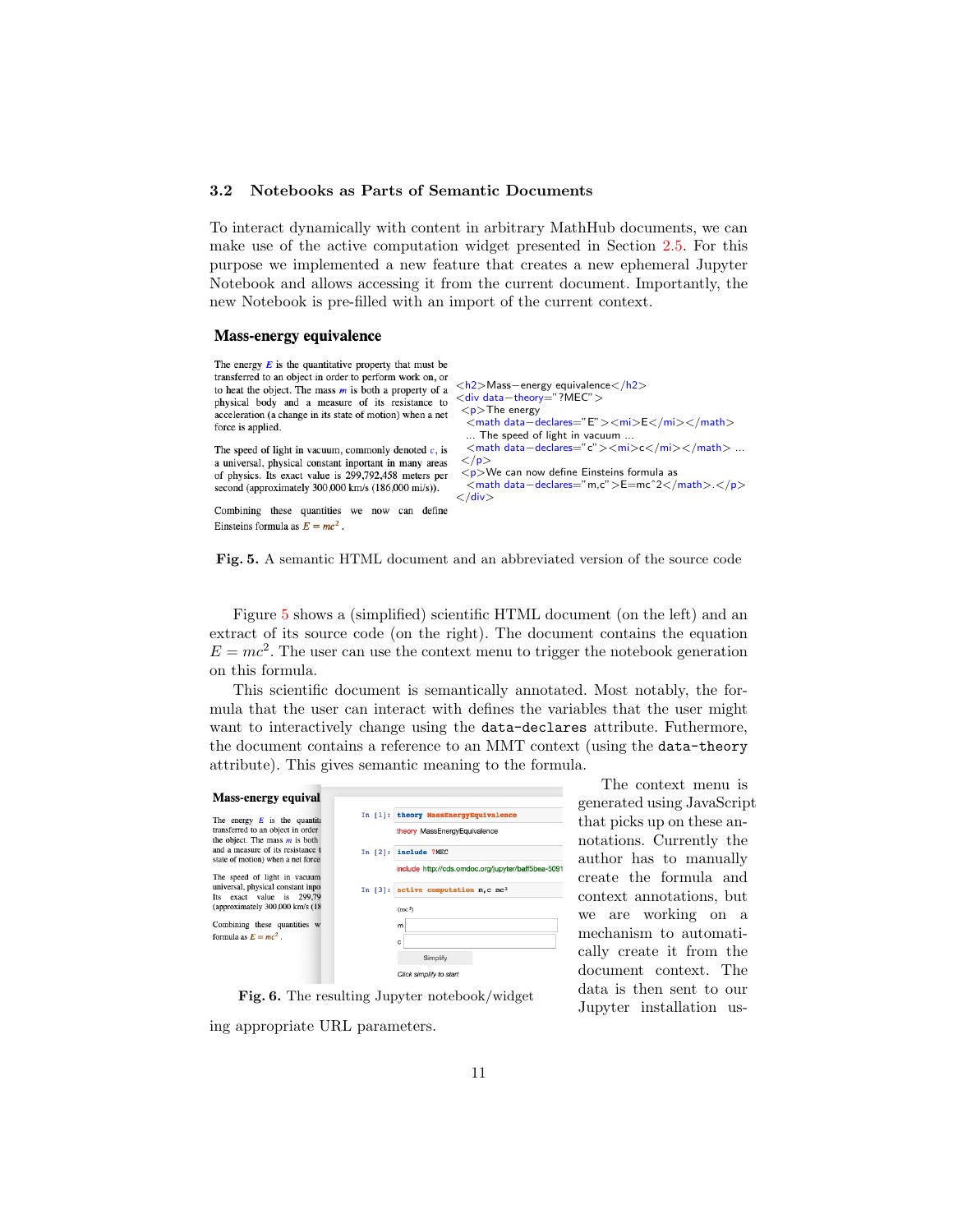Figure [6](#page-10-1) shows the notebook created by our tool. This notebook starts with an include declaration of the document context. These are generated by our tool to obtain a minimal standalone MMT theory in which the respective formula is well-formed. The notebook then directly instantiates the active computation widget we presented above using the parameters extracted from the document.

In this demonstration we directly show the Jupyter Notebook to the user in a separate window. If desired, the notebooks can be easily uploaded to the Jupyter server, stored persistently in the repository server, or evaluated in a locally deployed version of the system per drag-and-drop.

# <span id="page-11-0"></span>4 Applications

The immediate application of the Jupyter/MMT integration presented in this paper is interacting with MMT in a REPL. The MMT tool ecosystem only really supported IDE-interaction with MMT libraries via JEdit and (recently) IntelliJ IDEA plugins. While the MMT system provides a simple shell for interaction, this was only used for configuration and setup of the MMT process. We anticipate that the REPL-like interaction will feel more natural for users of interactive theorem provers and computer algebra systems. Even for the new MathSchemestyle of specifying theory graph libraries via theory combinators [\[SR19\]](#page-15-7) e.g.,

semigroup = extend magma by {assoc:  $\vdash \forall a, b, c : G.a \circ (b \circ c) = (a \circ b) \circ c$ }

is well-suited to development/experimentation in a REPL followed by generating an OMDoc file from the recorded notebook.

### 4.1 Towards a Virtual Research Environment based on the Math-in-the-Middle Paradigm

Another direct application is in the context of the OpenDreamKit project, which integrates various independently developed computational engines into a mathematical virtual research environment following the Math-in-the-Middle (MitM) approach  $[Deh+16]$ . This uses the MMT language for formalizing mathematical background knowledge (which we store in MathHub documents of type MMT) and the MMT system for integrating computation tools. Therefore, Jupyter-MMT notebooks can serve as a unified user interface for MitM systems.

For example, consider the theory<sup>[3](#page-11-1)</sup> in Figure [7,](#page-12-0) which serves as our standard example for the interaction between MMT and LMFDB (a large database of mathematical objects that was integrated with MMT in previous deliverables of OpenDreamKit). We can now rewrite it as a notebook.

A screenshot of the resulting notebook, as displayed by a Jupyter server running our MMT kernel, is shown in Figure [8.](#page-12-1)

<span id="page-11-1"></span><sup>3</sup> Available at [https://gl.mathhub.info/ODK/lmfdb/blob/master/source/](https://gl.mathhub.info/ODK/lmfdb/blob/master/source/schemas/tutorial_example.mmt) [schemas/tutorial\\_example.mmt](https://gl.mathhub.info/ODK/lmfdb/blob/master/source/schemas/tutorial_example.mmt)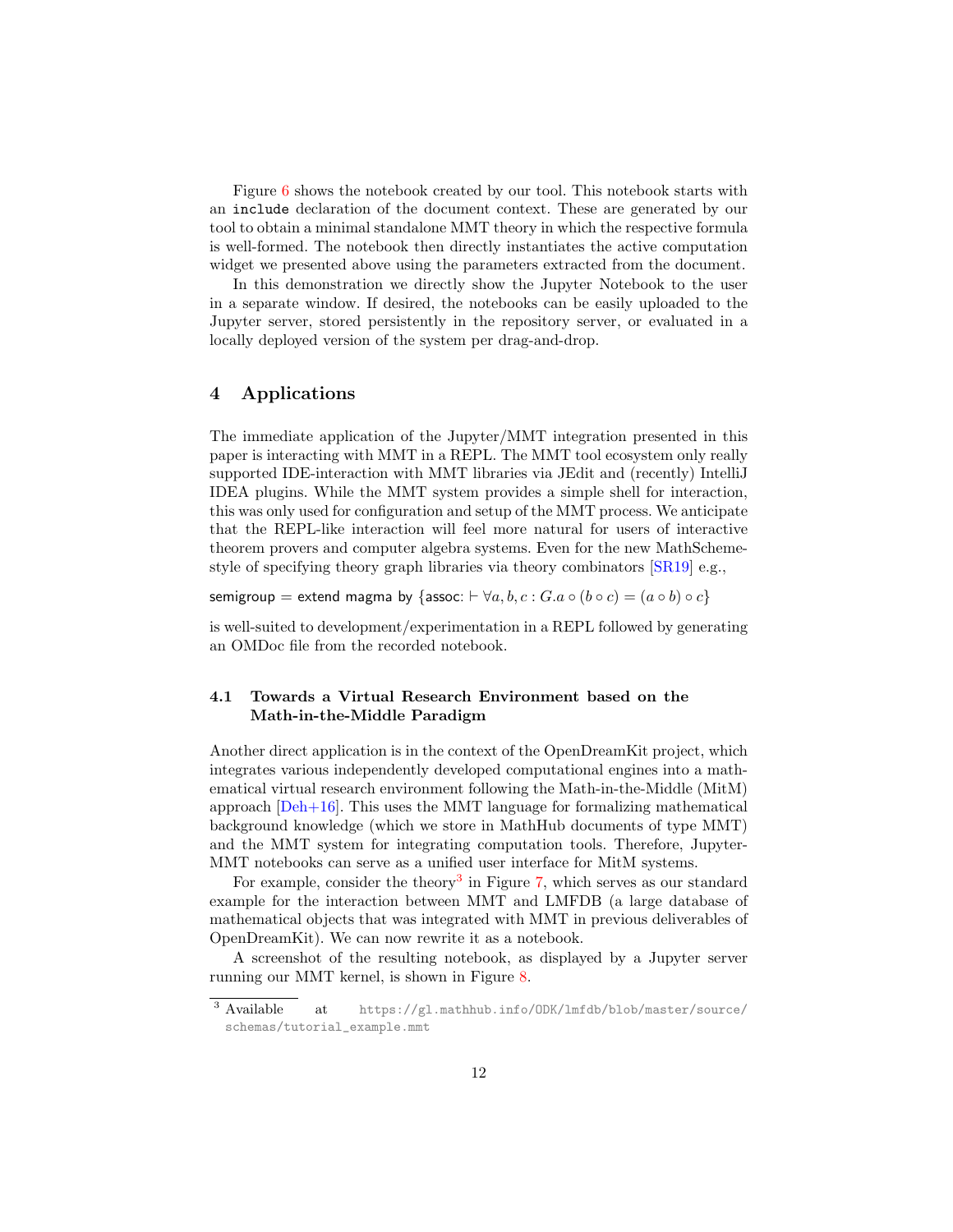The selected declaration of mycurve accesses the elliptic curve 11a1 that is stored in LMFDB. When the Jupyter kernel for MMT processes this command, the bottom layer of the kernel dynamically retrieves this curve from LMFDB and builds from it an object of type elliptic curve in the MitM ontology.

```
theory Example: MitM:/Foundation?Logic =
include MitM:/smglom/elliptic_curves?Elliptic_curve |
include MitM:/smglom/elliptic_curves?Conductor |
include db/elliptic curves?curves |
/T get elliptic curve 11a1 from LMFDB |
mycurve: elliptic curve | = \text{`db/elliptic} curves?curves?11a1 |
/T let c be its conductor (as stored in the LMFDB) |
c: int_lit | = conductor mycurve |
include db/transitivegroups?groups |
/T get transitive group with label 8T3 from LMFDB |
mygroup: group \vert = db/transitivegroups?groups?8T3 |
/T let d be its number of automorphisms (as stored in the LMFDB) |
d: \mathbb{N} = automorphisms mygroup |
/T Same for a Hilbert Newform |
include db/hmfs?hecke |
hecketest: hilbertNewform \vert = \vert db/hmfs?hecke?4.4.16357.1-55.1-c \vertdimtest : \mathbb{N} | = dimension hecketest |
```
<span id="page-12-0"></span>Fig. 7. A Theory for LMFDB/MMT Interaction

|  | In [ ]: theory Example : http://mathhub.info/MitM/Foundation?Logic                    |
|--|---------------------------------------------------------------------------------------|
|  | In [ ]: include http://mathhub.info/MitM/smglom/elliptic curves?Elliptic curve        |
|  | In [ ]: include http://mathhub.info/MitM/smqlom/elliptic curves?Conductor             |
|  | In [ ]: include http://lmfdb.org/db/elliptic curves?curves                            |
|  | In [ ]: include http://lmfdb.org/db/transitivegroups?groups                           |
|  | In [ ]: mycurve: elliptic_curve = `http://lmfdb.org/db/elliptic_curves?ec_curves?llal |
|  | In $\lceil$ $\rceil$ : $\vert$ <b>c</b> : int lit = conductor mycurve                 |
|  | In [ ]: mygroup: group = $\iota$ ttp://lmfdb.org/db/transitivegroups?groups?8T3       |

<span id="page-12-1"></span>Fig. 8. The Beginning of the Notebook for the theory from Figure [7](#page-12-0)

#### 4.2 Domain specific applications e.g., MoSIS

Our second case study addresses a knowledge gap that is commonly encountered in computational science and engineering: To set up a simulation, we need to combine domain knowledge (usually in terms of physical principles), model knowledge (e.g., about suitable partial differential equations) with simulation (i.e., numerics/computing) knowledge. In current practice, this is resolved by intense collaboration between experts, which incurs non-trivial translation and communication overheads. With the infrastructure presented in this paper, we can do better. In fact, the MoSIS application was developed in parallel to our Jupyter/MathHub integration and MoSIS requirements helped inform the the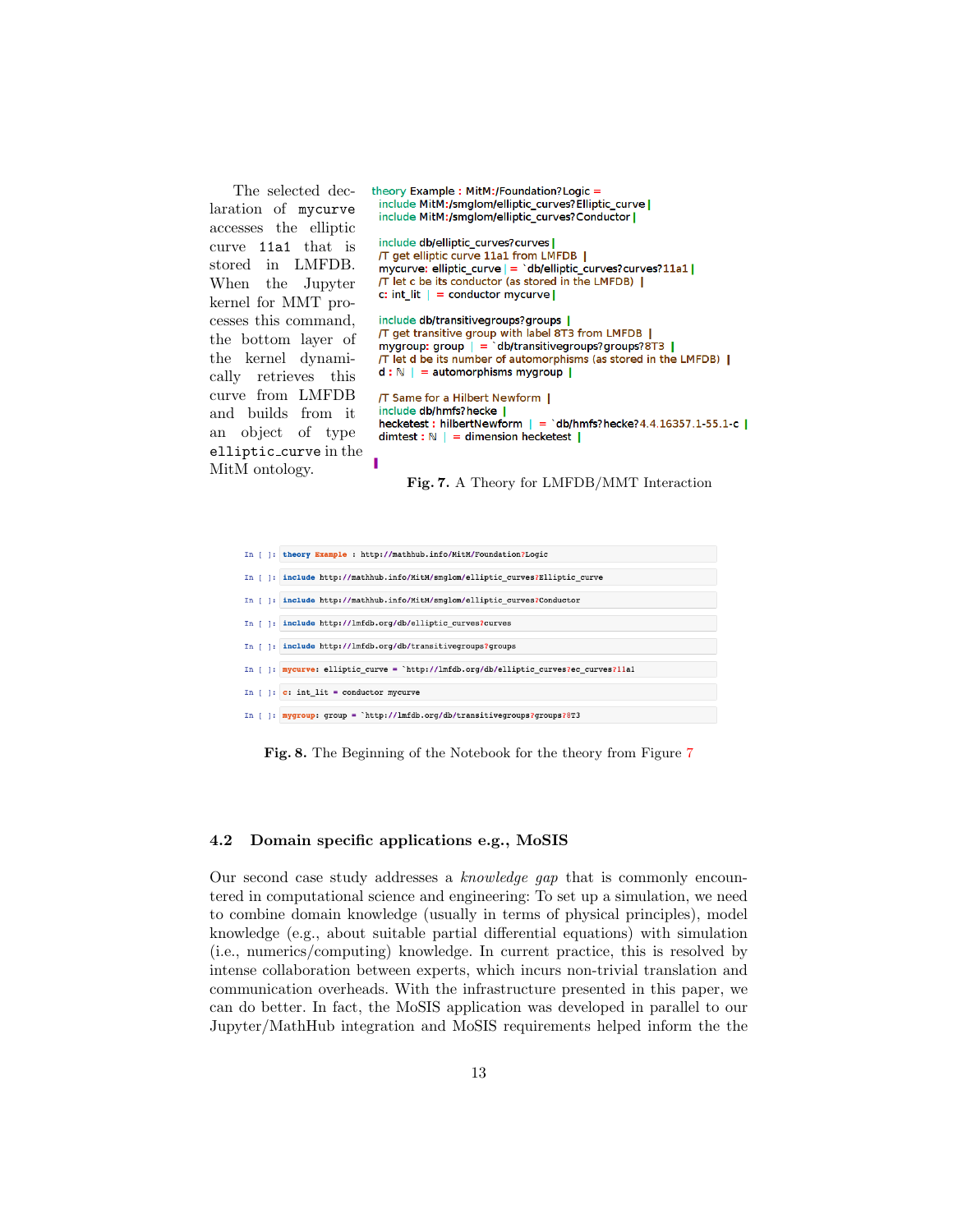development. We have ported the original version [\[PKK18\]](#page-15-0) to the new infrastructure, simplifying and extending it in the course. All in all, the interaction part of the MoSIS project would now be a straightforward software development exercise instead of a contribution of its own.



<span id="page-13-1"></span>Fig. 9. MoSIS Information Architecture and Dialogue

Concretely, MoSIS uses a Jupyter notebook that has access to an MMT theory graph on MathHub.info. Our Jupyter/MMT/MathHub integration enabled building an interview application that hides these mathematical details from the user.

Based on this theory graph, we built a targeted knowledge acquisition dialog that supports the formalization of domain knowledge, combines it with simulation knowledge and finally drives a simulation  $run$  — all integrated into a Jupyter Notebook. Figure [9](#page-13-1) shows the general architecture: The left side shows the simulation engine ExaStencils [\[EXA\]](#page-15-9) and the MMT system that acts as the theory graph interface. The right hand side shows the interview  $-$  a Jupyter notebook — as the active document and how it interacts with the MMT kernel. The user only sees the notebook. She answers the knowledge acquisition questions presented by MoSIS until MoSIS can generate a configuration file for ExaStencils. The latter builds efficient code from it through the ExaSlang layers and computes the results and visualizations, which MoSIS in turn incorporates into the notebook.

# <span id="page-13-0"></span>5 Conclusion and Future Work

We have presented an integration of two interaction paradigms in mathematical software systems: document-based and computation-oriented interactions. Concretely, we have implemented an integration of three systems: Jupyter for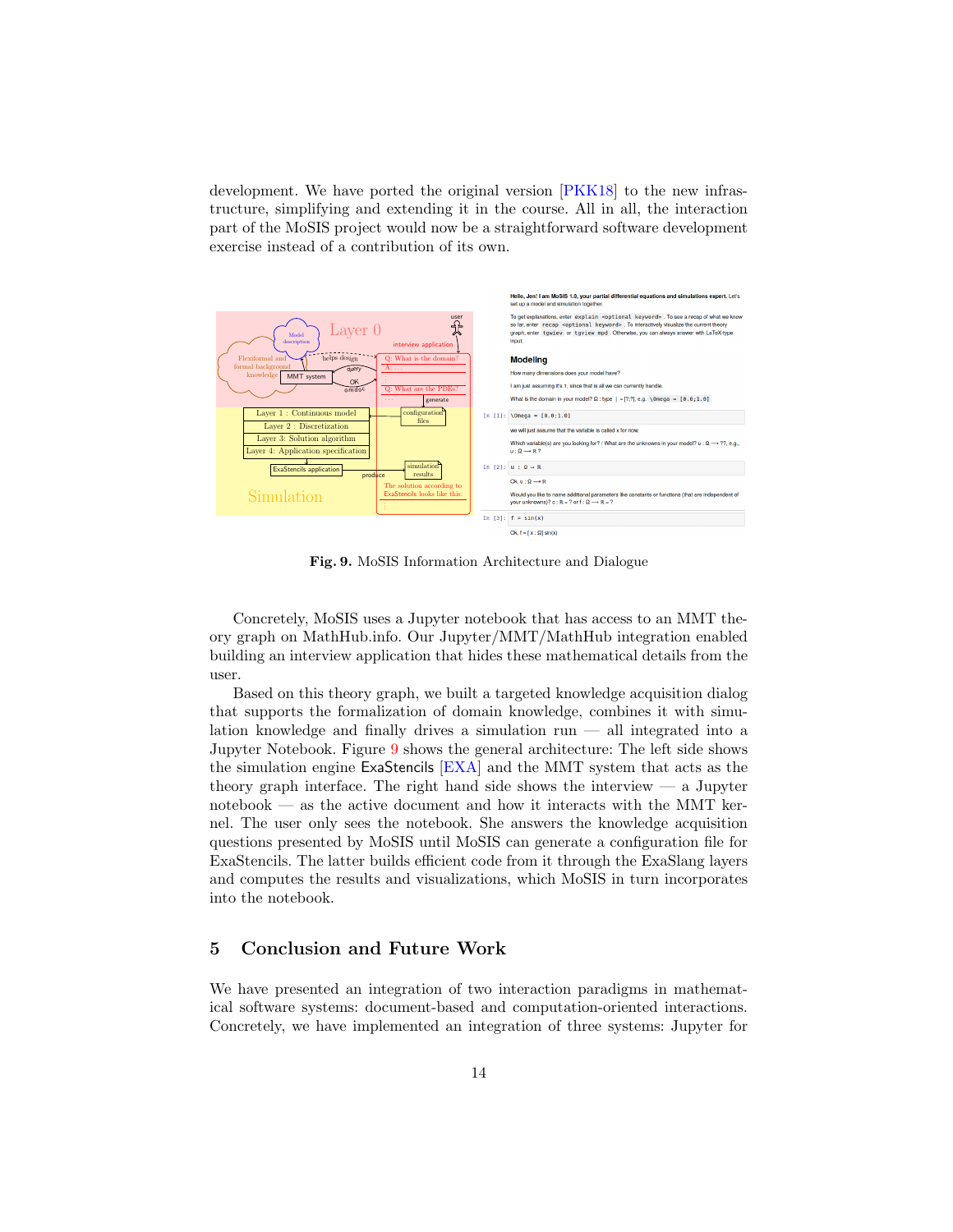computation/experimentation in notebooks and MathHub for interactive mathematical documents as well as MMT for describing the semantics of the knowledge contained in the former. We have evaluated the reach of the evaluation in several case studies.

Even though the work presented in this paper lays the foundation towards an integration of the static/dynamic paradigms for the interaction with mathematical knowledge, at lot of practical enhancements remain for future work. We sketch the most important ones here:

Deeper MathHub/Jupyter Integration e.g., using Jupyter simply as a JavaScript library in MathHub. This would have been preferable to the current iFramebased integration, but is infeasible because Jupyter is primarily designed as a monolithic system. Recent versions of Jupyter are working towards a Jupyteras-a-module design, so we leave deep integration to future work.

IDE Support for Documents with Active Computation Currently, the semantic documents like the one in Figure [5](#page-10-0) have to be manually extended by the pertinent semantic annotations. An extension of the STEX framework would allow authors e.g., of educational documents to directly manage the annotations in the LAT<sub>E</sub>X sources.

REPL Cells/Documents as first-class citizens in MMT We already use the notebook-to-MMT-document isomorphism in our system. A first-class model of REPL cells in MMT – this will need a considerable language design effort – would allow to strengthen this isomorphism and refactor our system. We expect that first-class REPL cells in MMT would allow enhanced IDE support for MMT notebooks.

More Flexible Active Computation The current widget is relatively inflexible in terms of the objects it allows to change for computation. In principle, all variables and constants from the context could be used. We will need more user experience to generalize our current design.

TGView/Notebook Integration The MMT Jupyter kernel is fundamentally codependent on the background theory graph. Therefore we want to explore an integration of the TGView graph viewers [\[MKR\]](#page-15-10) into the Jupyter front-end. Both Jupyter and TGView are based on REACT.JS, so this should be feasible

Mathematical Search on Notebooks Last, but not least, we want to extend mathematical search on MathHub to Jupyter notebooks by extending the MathWeb-Search harvester accordingly.